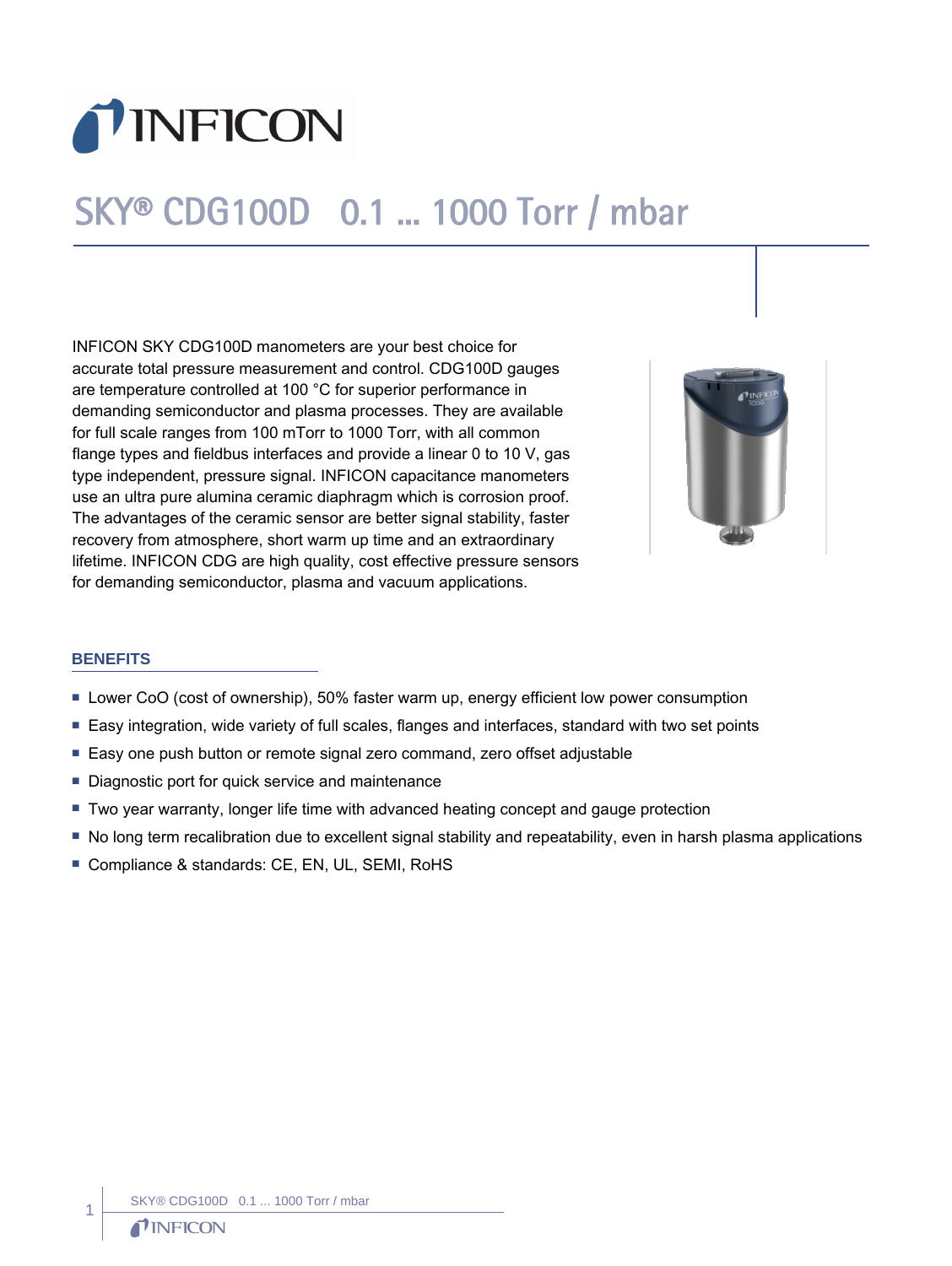#### **ORDERING INFORMATION**



<sup>1)</sup> Optimised siganl filter setting for pressure control

 $bold = standard products$ 

Other flange types and full scale ranges (F.S.) on request.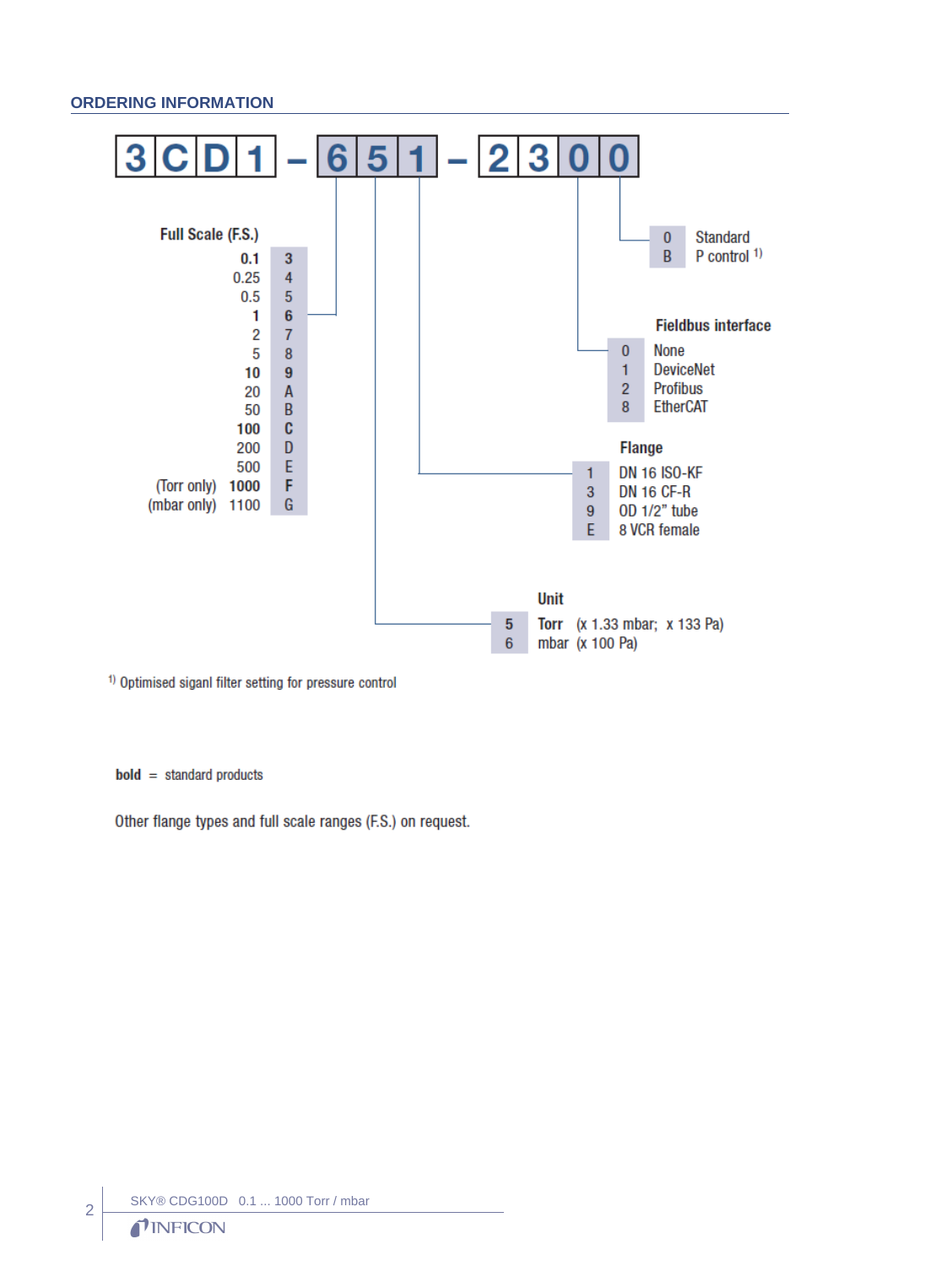# **SPECIFICATIONS**

| <b>Type</b>                          |                   | 1000  500 Torr /<br>mbar       | 200  1 Torr / mbar                                                                | 0.5  0.1 Torr / mbar           |
|--------------------------------------|-------------------|--------------------------------|-----------------------------------------------------------------------------------|--------------------------------|
| Accuracy (1)                         | % of reading      | 0.2                            | 0.2                                                                               | 0.4                            |
| Temperature effect                   |                   |                                |                                                                                   |                                |
| on zero                              | percent FS/°C     | 0.0025                         | 0.0025                                                                            | 0.005                          |
| Temperature effect                   |                   |                                |                                                                                   |                                |
| on span                              | % of reading / °C | 0.02                           | 0.02                                                                              | 0.02                           |
| Pressure, max.                       | kPa (absolute)    | 400                            | 260                                                                               | 130                            |
| Resolution                           | percent FS        | 0.003                          | 0.003                                                                             | 0.003                          |
| Lowest reading                       | percent FS        | 0.01                           | 0.01                                                                              | 0.01                           |
| Lowest suggested reading             | percent FS        | 0.05                           | 0.05                                                                              | 0.05                           |
| Lowest suggested control<br>pressure | percent FS        | 0.5                            | 0.5                                                                               | 0.5                            |
| Temperature                          |                   |                                |                                                                                   |                                |
| Operation (ambient)                  | $^{\circ}C$       |                                | $+10+50$                                                                          | $+10+50$                       |
| Operation (ambient) (5)              | $^{\circ}C$       | $+10+50$                       |                                                                                   |                                |
| Bakeout at flange                    | $^{\circ}C$       | $≤110$                         | $≤110$                                                                            | $≤110$                         |
| Storage                              | $^{\circ}C$       | $-20+65$                       | $-40+65$                                                                          | $-40+65$                       |
| Supply voltage                       |                   | +14  +30 VDC or<br>±15 V (±5%) | +14  +30 VDC or<br>±15 V (±5%)                                                    | +14  +30 VDC or<br>±15 V (±5%) |
| Power consumption                    |                   |                                |                                                                                   |                                |
| During Heat up                       | W                 | ≤20                            | $≤15$                                                                             | $≤15$                          |
| At operating temperature             | W                 | ≤14                            | $≤10$                                                                             | $≤10$                          |
| Output signal (analog)               | $V$ (dc)          | $0+10$                         | $0+10$                                                                            | $0+10$                         |
| Response time (2)                    | ms                | 30                             | 30                                                                                | 130 / 30 $(3)$                 |
| Degree of protection                 |                   | IP 40                          | IP 40                                                                             | IP 40                          |
| Standards                            |                   |                                |                                                                                   |                                |
| CE conformity                        |                   | 61010 & RoHS                   | EN 61000-6-2/-6-3, EN EN 61000-6-2/-6-3, EN EN 61000-6-2/-6-3, EN<br>61010 & RoHS | 61010 & RoHS                   |
| ETL certification                    |                   | No.61010-1                     | UL 61010-1, CSA 22.2 UL 61010-1, CSA 22.2 UL 61010-1, CSA 22.2<br>No.61010-1      | No.61010-1                     |
| SEMI compliance (5)                  |                   | SEMI S2                        |                                                                                   |                                |
| SEMI compliance                      |                   |                                | SEMI <sub>S2</sub>                                                                | SEMI S2                        |
| Electrical connection                |                   | D-sub, 15 pole, male           | D-sub, 15 pole, male                                                              | D-sub, 15 pole, male           |
| Setpoint                             |                   |                                |                                                                                   |                                |
| Number of setpoints                  |                   | 2 (SP1, SP2)                   | 2 (SP1, SP2)                                                                      | 2 (SP1, SP2)                   |

3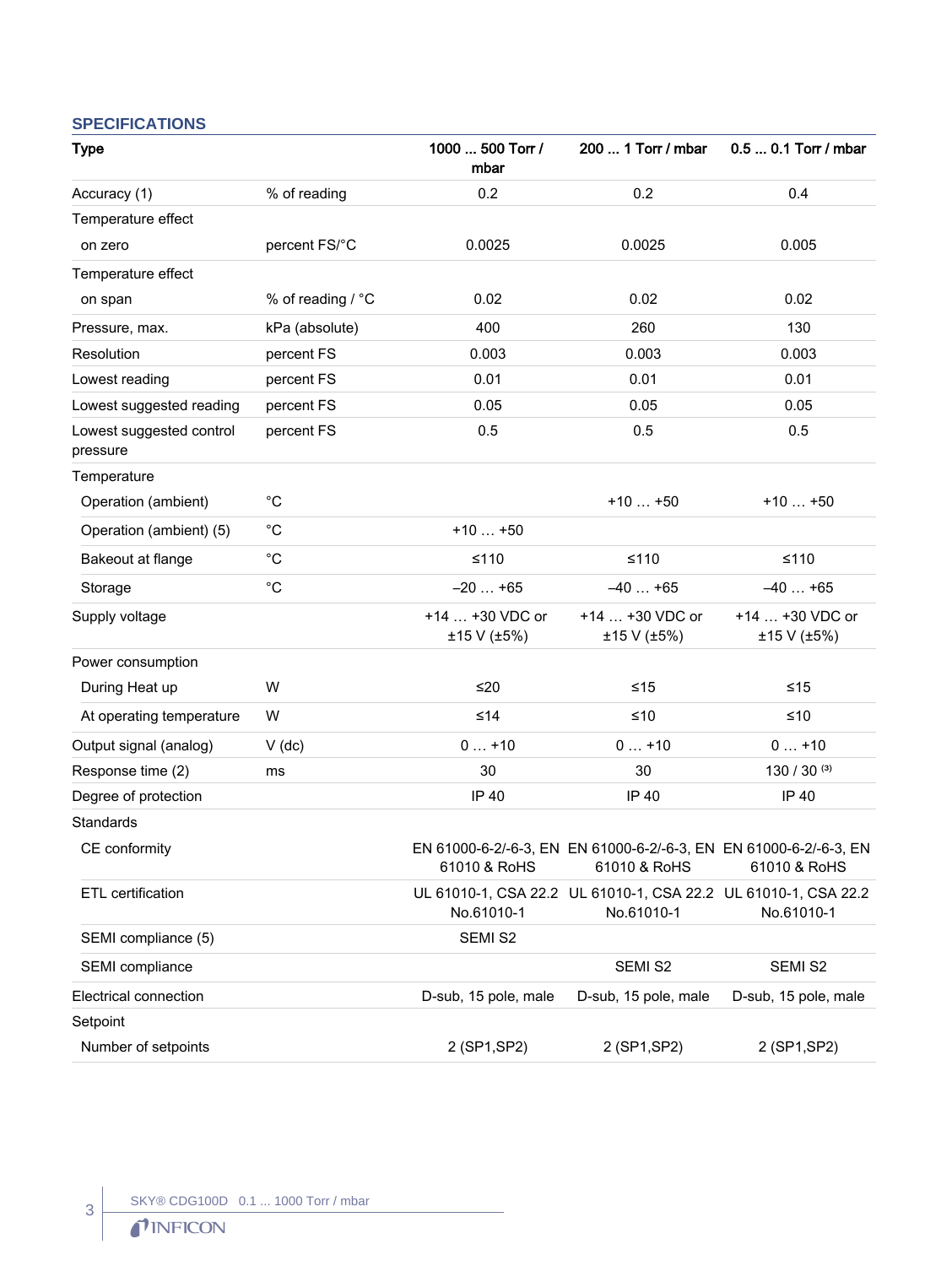# **SPECIFICATIONS**

| <b>Type</b>                 |                           | 1000  500 Torr /<br>mbar                                                                            | 200  1 Torr / mbar                                                                                  | 0.5  0.1 Torr / mbar                                                                                |
|-----------------------------|---------------------------|-----------------------------------------------------------------------------------------------------|-----------------------------------------------------------------------------------------------------|-----------------------------------------------------------------------------------------------------|
| Setpoint                    |                           |                                                                                                     |                                                                                                     |                                                                                                     |
| Relay contact               | $V$ (dc)                  | $≤30$                                                                                               | ≤30                                                                                                 | ≤30                                                                                                 |
| Setpoint                    |                           |                                                                                                     |                                                                                                     |                                                                                                     |
| Relay contact               | $A$ (dc)                  | ≤ $0.5$                                                                                             | ${\leq}0.5$                                                                                         | $≤0.5$                                                                                              |
| Setpoint                    |                           |                                                                                                     |                                                                                                     |                                                                                                     |
| Hysteresis                  | percent FS                | $\mathbf 1$                                                                                         | 1                                                                                                   | $\mathbf 1$                                                                                         |
| Diagnostic port             |                           |                                                                                                     |                                                                                                     |                                                                                                     |
| Protocol                    |                           | <b>RS232-C</b>                                                                                      | <b>RS232-C</b>                                                                                      | <b>RS232-C</b>                                                                                      |
| Read                        |                           | pressure, status, ID                                                                                | pressure, status, ID                                                                                | pressure, status, ID                                                                                |
| Set                         |                           | set points, filter, zero<br>adjust, factory reset,<br>DC offset                                     | set points, filter, zero<br>adjust, factory reset,<br>DC offset                                     | set points, filter, zero<br>adjust, factory reset,<br>DC offset                                     |
| Materials exposed to vacuum |                           | Aluminum oxide<br>ceramic (Al <sub>2</sub> O <sub>3</sub> ),<br>stainless steel (AISI<br>316L $(4)$ | Aluminum oxide<br>ceramic (Al <sub>2</sub> O <sub>3</sub> ),<br>stainless steel (AISI<br>316L $(4)$ | Aluminum oxide<br>ceramic (Al <sub>2</sub> O <sub>3</sub> ),<br>stainless steel (AISI<br>316L $(4)$ |
| Internal volume             |                           |                                                                                                     |                                                                                                     |                                                                                                     |
| I. volume 1/2" tube         | $cm3$ (in. <sup>3</sup> ) | 4.2(0.26)                                                                                           | 4.2(0.26)                                                                                           | 4.2(0.26)                                                                                           |
| I. volume DN 16 ISO KF      | $cm3$ (in. <sup>3</sup> ) | 4.2(0.26)                                                                                           | 4.2(0.26)                                                                                           | 4.2(0.26)                                                                                           |
| I. volume DN 16 CF-R        | $cm3$ (in. <sup>3</sup> ) | 4.2(0.26)                                                                                           | 4.2(0.26)                                                                                           | 4.2(0.26)                                                                                           |
| I. volume 8 VCR®            | $cm3$ (in. <sup>3</sup> ) | 4.2(0.26)                                                                                           | 4.2(0.26)                                                                                           | 4.2(0.26)                                                                                           |
| Weight                      |                           |                                                                                                     |                                                                                                     |                                                                                                     |
| Weight 1/2" tube            | g                         | 837                                                                                                 | 837                                                                                                 | 837                                                                                                 |
| Weight DN 16 ISO KF         | g                         | 852                                                                                                 | 852                                                                                                 | 852                                                                                                 |
| Weight DN 16 CF-R           | g                         | 875                                                                                                 | 875                                                                                                 | 875                                                                                                 |
| Weight 8 VCR®               | g                         | 897                                                                                                 | 897                                                                                                 | 897                                                                                                 |

EtherCAT

4

| <b>Protocol EtherCAT</b> | EtherCAT           | protocol specialized for protocol specialized for protocol specialized for<br>EtherCAT | EtherCAT           |
|--------------------------|--------------------|----------------------------------------------------------------------------------------|--------------------|
| Communication standards  | ETG.5003 Part 1    | ETG.5003 Part 1                                                                        | ETG.5003 Part 1    |
|                          | "Semiconductor     | "Semiconductor                                                                         | "Semiconductor     |
|                          | Device Profile"    | Device Profile"                                                                        | Device Profile"    |
|                          | ETG.5003 Part 2080 | ETG.5003 Part 2080                                                                     | ETG.5003 Part 2080 |
|                          | "Specific Device"  | "Specific Device                                                                       | "Specific Device   |
|                          | Profile: Vacuum    | Profile: Vacuum                                                                        | Profile: Vacuum    |
|                          | Pressure Gauge"    | Pressure Gauge"                                                                        | Pressure Gauge"    |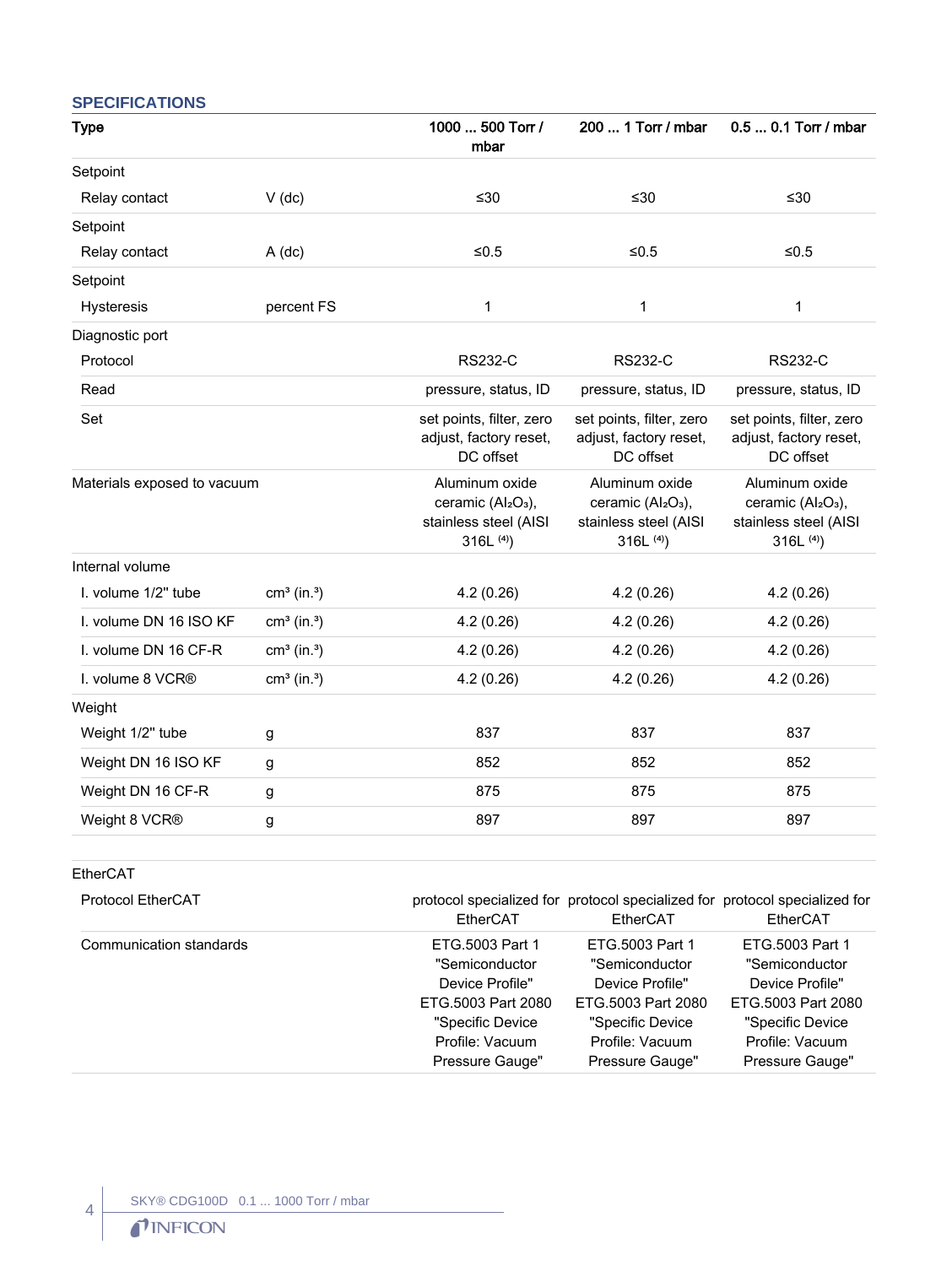| <b>SPECIFICATIONS</b>                                                  |           |                                                                 |                                                                                                        |                                                                 |
|------------------------------------------------------------------------|-----------|-----------------------------------------------------------------|--------------------------------------------------------------------------------------------------------|-----------------------------------------------------------------|
| <b>Type</b>                                                            |           | 1000  500 Torr /<br>mbar                                        | 200  1 Torr / mbar                                                                                     | 0.5  0.1 Torr / mbar                                            |
| Node address                                                           |           | <b>Explicit Device</b><br>Identification                        | <b>Explicit Device</b><br>Identification                                                               | <b>Explicit Device</b><br>Identification                        |
| Physical layer                                                         |           | 100BASE-Tx (IEEE<br>802.3)                                      | 100BASE-Tx (IEEE<br>802.3)                                                                             | 100BASE-Tx (IEEE<br>802.3)                                      |
| Digital functions read                                                 |           | pressure, status, ID                                            | pressure, status, ID                                                                                   | pressure, status, ID                                            |
| Digital functions set                                                  |           | set points, filter, zero                                        | set points, filter, zero<br>adjust, reset, DC offset adjust, reset, DC offset adjust, reset, DC offset | set points, filter, zero                                        |
| Mailbox (CoE)                                                          |           | SDO requests,<br>responses and<br>information                   | SDO requests,<br>responses and<br>information                                                          | SDO requests,<br>responses and<br>information                   |
| Process data                                                           |           | Fixed PDO mapping<br>and configurable PDO<br>mapping            | Fixed PDO mapping<br>and configurable PDO<br>mapping                                                   | Fixed PDO mapping<br>and configurable PDO<br>mapping            |
| EtherCAT connector                                                     |           | RJ45, 8-pin (socket),<br>IN and OUT                             | RJ45, 8-pin (socket),<br>IN and OUT                                                                    | RJ45, 8-pin (socket),<br>IN and OUT                             |
| Cable                                                                  |           | shielded Ethernet<br>CAT5e or higher                            | shielded Ethernet<br>CAT5e or higher                                                                   | shielded Ethernet<br>CAT5e or higher                            |
| EtherCAT                                                               |           |                                                                 |                                                                                                        |                                                                 |
| Cable length                                                           | $m$ (ft.) | ≤100 $(330)$                                                    | ≤100 $(330)$                                                                                           | ≤100 $(330)$                                                    |
| DeviceNet™                                                             |           |                                                                 |                                                                                                        |                                                                 |
| Protocol                                                               |           | DeviceNet <sup>™</sup> , group 2<br>slave only                  | DeviceNet™, group 2<br>slave only                                                                      | DeviceNet <sup>™</sup> , group 2<br>slave only                  |
| <b>MAC ID</b>                                                          |           | address 00 - 63 by<br>switch or network<br>programmable         | address 00 - 63 by<br>switch or network<br>programmable                                                | address 00 - 63 by<br>switch or network<br>programmable         |
| Digital functions read                                                 |           | pressure, status, ID                                            | pressure, status, ID                                                                                   | pressure, status, ID                                            |
| Digital functions set                                                  |           | set points, filter, zero<br>adjust, factory reset,<br>DC offset | set points, filter, zero<br>adjust, factory reset,<br>DC offset                                        | set points, filter, zero<br>adjust, factory reset,<br>DC offset |
| Specification                                                          |           | DeviceNet™ "Vacuum<br>Gauge Device Profile"<br>(ODVA)           | DeviceNet™ "Vacuum<br>Gauge Device Profile"<br>(ODVA)                                                  | DeviceNet™ "Vacuum<br>Gauge Device Profile"<br>(ODVA)           |
| Device type                                                            |           | "VG" vacuum gauge                                               | "VG" vacuum gauge                                                                                      | "VG" vacuum gauge                                               |
| I / O slave messaging                                                  |           | polling only                                                    | polling only                                                                                           | polling only                                                    |
| Supply voltage for gauge at<br>D-sub connector                         |           | +14  +30 VDC or<br>±15 V / ≤12 W                                | +14  +30 VDC or<br>±15 V / ≤12 W                                                                       | +14  +30 VDC or<br>±15 V / ≤12 W                                |
| Supply voltage for<br>DeviceNet transceiver at<br>microstyle connector |           | 24 V nom / <2 W (11<br>$\ldots$ 25 V)                           | 24 V nom / <2 W (11<br>$\ldots$ 25 V)                                                                  | 24 V nom / <2 W (11<br>$\dots$ 25 V)                            |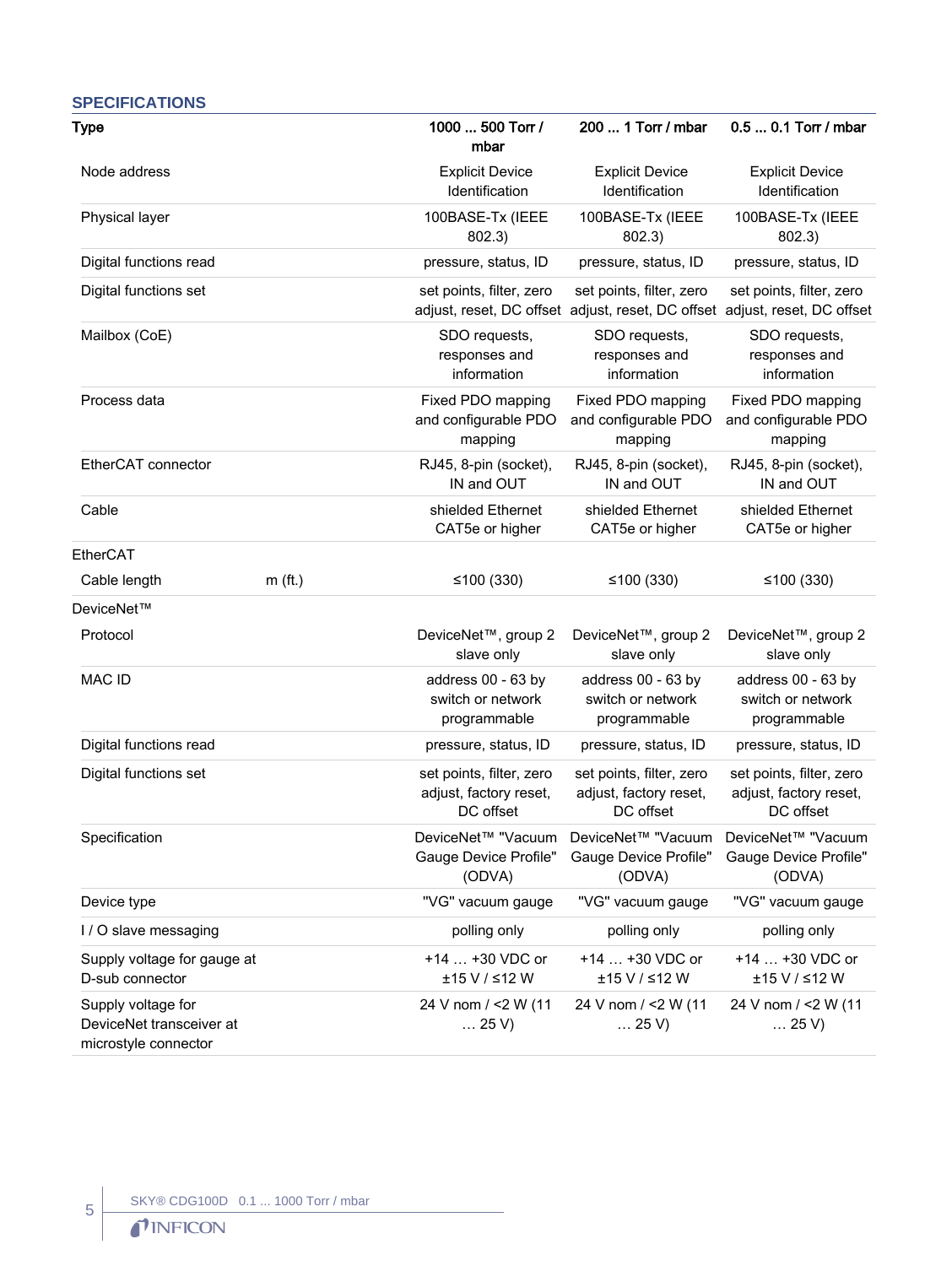#### **SPECIFICATIONS** Type 1000 ... 500 Torr / mbar 200 ... 1 Torr / mbar 0.5 ... 0.1 Torr / mbar Connector for DeviceNet™ microstyle, 5 pin, male microstyle, 5 pin, male microstyle, 5 pin, male Connector for CDG (analog output, supply voltage CDG, setpoints) D-sub, 15 pin, male D-sub, 15 pin, male D-sub, 15 pin, male DeviceNet™ Data rate **125, 250, 500 by kBaud** 125, 250, 500 by switch or network programmable 125, 250, 500 by switch or network programmable 125, 250, 500 by switch or network programmable DeviceNet™ Cable length 125 kbps m (ft.) 500 (1650) 500 (1650) 500 (1650) Cable length 250 kbps m (ft.) 250 (825) 250 (825) 250 (825) Cable length 500 kbps m (ft.) 100 (330) 100 (330) 100 (330) 100 (330) Profibus DP Baud rates kBaud 9.6 / 19.2 / 93.75 / 187.5 / 500 9.6 / 19.2 / 93.75 / 187.5 / 500 9.6 / 19.2 / 93.75 / 187.5 / 500 Profibus DP Baud rates Mbaud 1.5 / 12 1.5 / 12 Profibus DP Address **Address Address 00 - 125 by** switch or network programmable address 00 - 125 by switch or network programmable address 00 - 125 by switch or network programmable Digital functions Read pressure, status, ID pressure, status, ID pressure, status, ID Digital functions Set set points, filter, zero adjust, factory reset, DC offset set points, filter, zero adjust, factory reset, DC offset set points, filter, zero adjust, factory reset, DC offset Connector for Profibus DP D-sub, 9 pin, female D-sub, 9 pin, female D-sub, 9 pin, female Connector for CDG (analog output, supply voltage, setpoints) D-sub, 15 pin, male D-sub, 15 pin, male D-sub, 15 pin, male

6